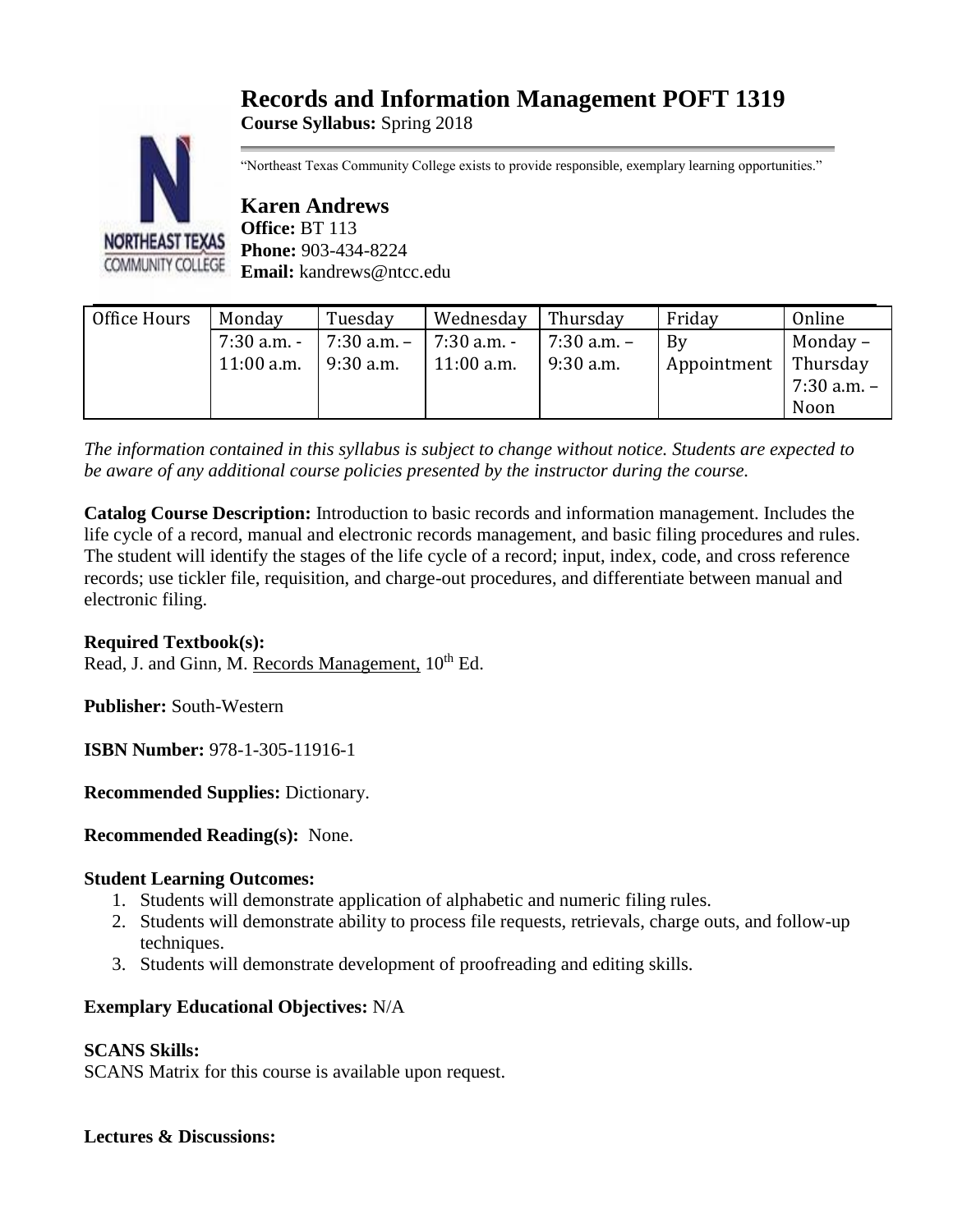This course is a combination of lecture and hands-on learning.

#### **Evaluation/Grading Policy:**

| Daily Work        | 25% |
|-------------------|-----|
| Attendance        | 10% |
| <b>Unit Tests</b> | 20% |
| Job Exercises     | 20% |
| Final Exam        | 25% |
|                   |     |

#### **Tests/Exams:**

Chapter/Unit exams will be given throughout the semester. The final exam will follow the college final exam schedule. If there are any alterations in the class calendar, the change will be announced in class.

#### **Assignments:**

All assignments are due at the beginning of class. Late assignments will receive point deductions. All assignments will be posted on Blackboard.

# **Other Course Requirements:**

To earn a paycheck you will be expected to be at work and to be on time. This expectation will be applied in this course to help you develop competencies for employment.

You are expected to submit assignments each week. Just as you would notify your employer promptly of an absence, you must notify your instructor if situations arise where you are unable to complete assignments for the week.

When you experience difficulty with any assignment, please arrange an appointment for the instructor to help you during office hours.

If you must stop attending class, you must officially withdraw from the course via the Admissions Office. Failure to do so will result in a grade of "F" on your transcript.

# **Student Responsibilities/Expectations:**

As a successful office worker, you have the responsibility of projecting a professional image for your employer. You should follow these guidelines to help you become employable in today's competitive, fast changing world:

- Dress appropriately. Begin now to build a professional wardrobe.
- Never sit on a desk. When you leave, push your chair under your desk.
- Stand and sit with good posture one of the first things noticed about your appearance.
- Be as self-reliant as possible in doing your work. Take notes. Ask for help if necessary.
- Use correct grammar when speaking.
- Keep your work area neat and organized. Keep your tools within easy reach.
- Project a positive attitude. Eliminate negative statements in your communication.

Classroom Procedures:

The following classroom procedures are to be observed at all times:

- Arrange your desk area and materials to facilitate all work.
- Maintain good posture at the desk and at the computer.
- Use proper fingering techniques.